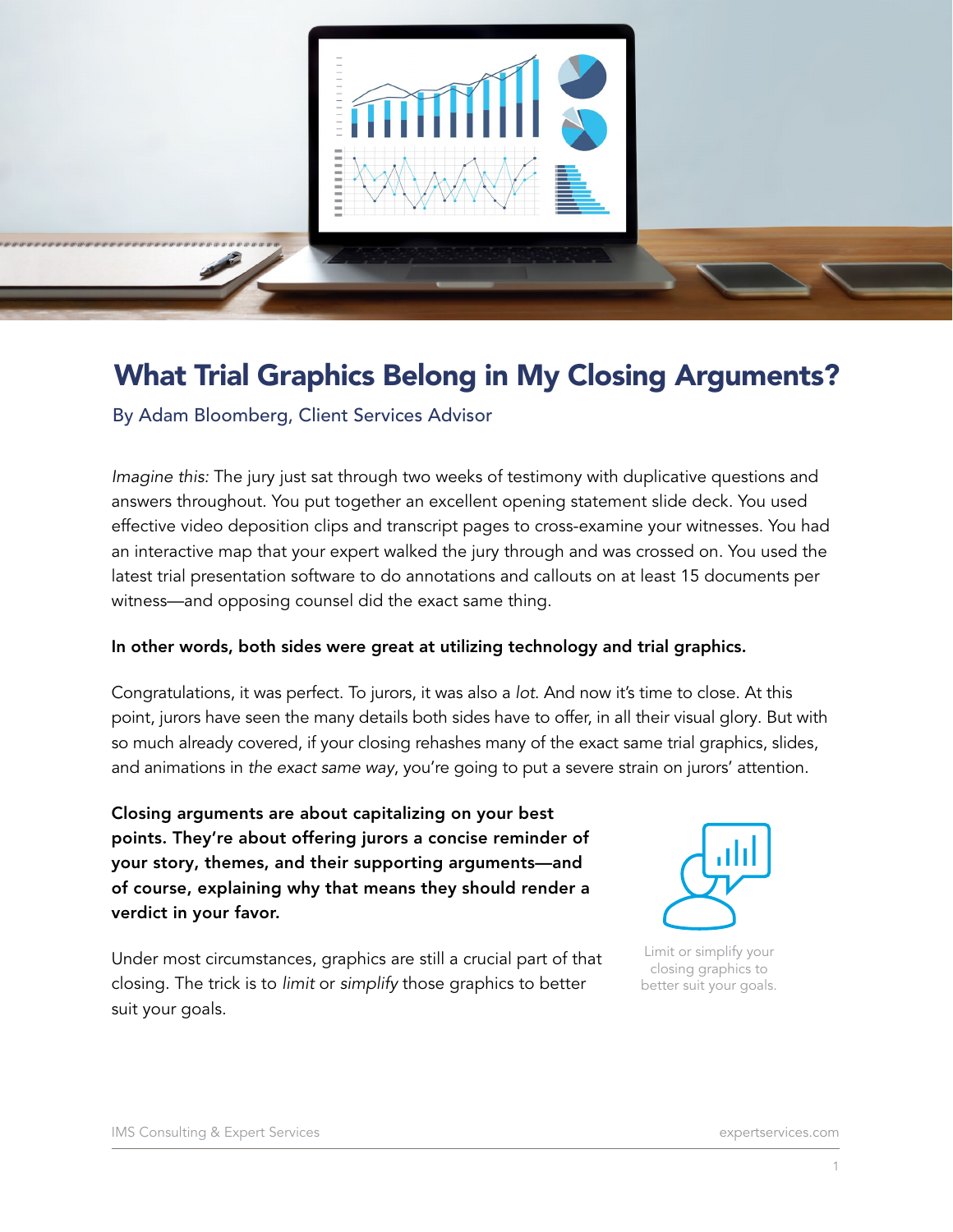## How to Simplify Your Closing Argument Presentation

#### Minimize Movement

For trial graphics like timelines, flow charts, and financial charts that involved numerous animated steps when they were first presented, skip the animations and show the graphic completely built. Or, if you do need to show *some* animated sequences, try to cut out excess steps as much as possible.

One way is to focus on the thematic concepts these graphics are communicating and break up the animations accordingly. Jurors just need enough to stimulate their recall of your main themes.



For trial graphics like timelines, flow charts, and financial charts, skip the animations and show the graphic completely built.

#### Condense Documents

If you're showing key documents that were already used numerous times with numerous witnesses, you should use them sparingly in closing.

For example, if one of your themes concerned worker safety at a chemical plant, and you showed five witnesses the same set of safety procedures and regulations, remind jurors of the witnesses these documents were used for then proceed with just one slide per document that provides the first page (or so) as a prompt before cutting right to the best callouts without any animations.

#### Trim Videos

The video clips you show should be your "Super Bowl commercials." They should last no longer than one minute and preferably be short clips, such as one or two questions and answers.

#### Keep Notes

Preparing for your closing arguments is something most attorneys do long before opening statement. But in addition, you should keep a running list of the points you make with your witnesses and opposing counsel's witnesses—to include any trial graphics, documents, and video clips you used. This will save you time as you finalize your closing, so you aren't scrambling to remember what was used with each witness.